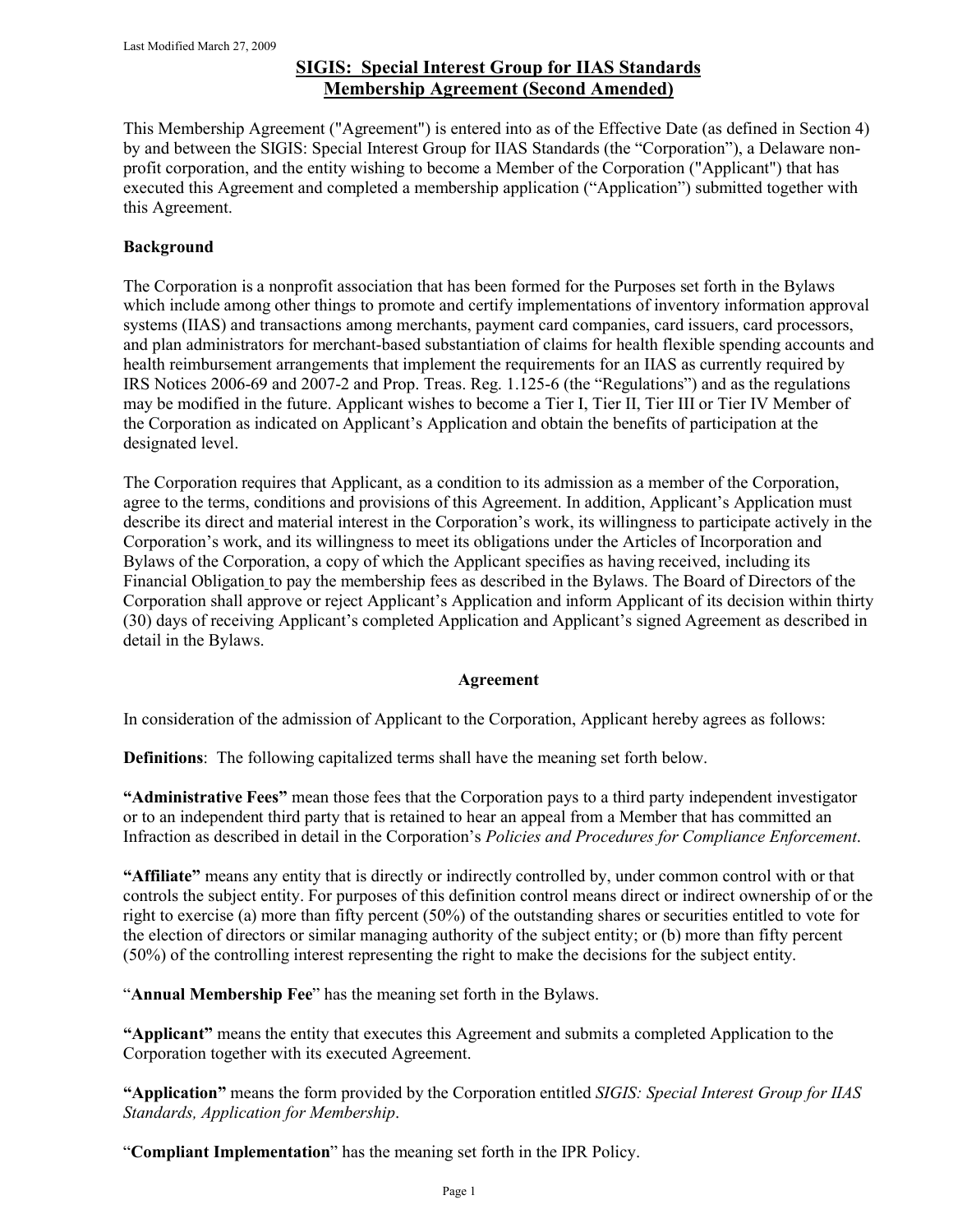Last Modified March 27, 2009 **"Deliverable"** or **"Deliverables"** has the meaning set forth in the Corporation's IPR Policy.

"**Effective Date**" has the meaning set forth in Section 4 below.

**"Governance Documents"** means the Corporation's Articles of Incorporation, Bylaws, IPR Policy, the terms of this Agreement, and any guidelines, policies, or procedures in effect from time to time, including any rules or directives adopted and published to the Members by the Board of Directors.

**"Infraction"** has the meaning contemplated by the Corporation's *Policies and Procedures for Compliance and Enforcement.*

"**Initial Participation Fee**" has the meaning set forth in the Bylaws.

"**Member**" means an Applicant that has been approved by the Board of Directors for membership in the Corporation in accordance with the applicable provisions of the Bylaws.

**"Notification"** or **"Notice"** means any notices provided pursuant to Section 12 hereof.

"**Special Assessment**" has the meaning set forth in the Bylaws.

1**. Governance Documents.** Applicant agrees that, as of the Effective Date, it is bound by and will comply with all Governance Documents, including the confidentiality provisions of Section 6 of the IPR Policy. Applicant acknowledges that it has reviewed each of the Governance Documents and that it understands the contents of each of those documents. Applicant acknowledges that these documents may be revised from time to time and new policies and guidelines may be added. The Corporation will notify Applicant of any amendments or new guidelines or policies that have been approved by the Board of Directors. The rules and procedures for amending the Articles of Incorporation, the Bylaws, and the IPR Policy are set forth in the Bylaws and IPR Policy. For clarity, Applicant agrees that it will adhere to the requirements as set forth in the Deliverables and use the Deliverables only in connection with Health FSAs, HRAs, and HSAs as those terms are defined in the IPR Policy.

**2.** Order of Precedence. In the event of a conflict between or among any of the Governance Documents, the order of precedence shall be the order set forth in the Bylaws.

**3. Membership Dues and Other Fees and Assessments.** The Applicant agrees to pay when due as required by the Bylaws, all dues, fees and assessments that are applicable to its elected class of membership as designated in its Application, including the Annual Membership Fees, Initial Participation Fees (for Tier I and Tier II Applicants), and Special Assessments (for Tier 1 Applicants) and all fees imposed in connection with the Applicant's elective participation in optional membership activities, including but not limited to certification. Except as provided for in the Bylaws, Applicant acknowledges that no pro-rated amount or other refund will be returned to Applicant if Applicant withdraws from the Corporation or if Applicant's membership is terminated.

**4. Execution; Effective Date; Term.** This Agreement is executed by Applicant upon Applicant's submission to the Corporation of this Agreement and Applicant's Application. This Agreement is executed by the Corporation and shall commence upon Notification by the Corporation that it has accepted Applicant's Application for membership (the "**Effective Date**"). This Agreement shall remain in effect until the Corporation or Applicant terminates Applicant's membership as provided for in the Governance Documents or until the Corporation dissolves.

**5. Certification Programs.** The Corporation's certification programs set forth in the Corporation's *Certification Procedures* are available to any Member desiring to be qualified by the Corporation to use or implement the Deliverables; provided, however, that no Member is obligated to participate in the Corporation's certification programs.

**a. General.** Should Applicant elect to participate in any of the Corporation's certification programs, Applicant shall comply with all applicable program requirements as set forth in the Corporation's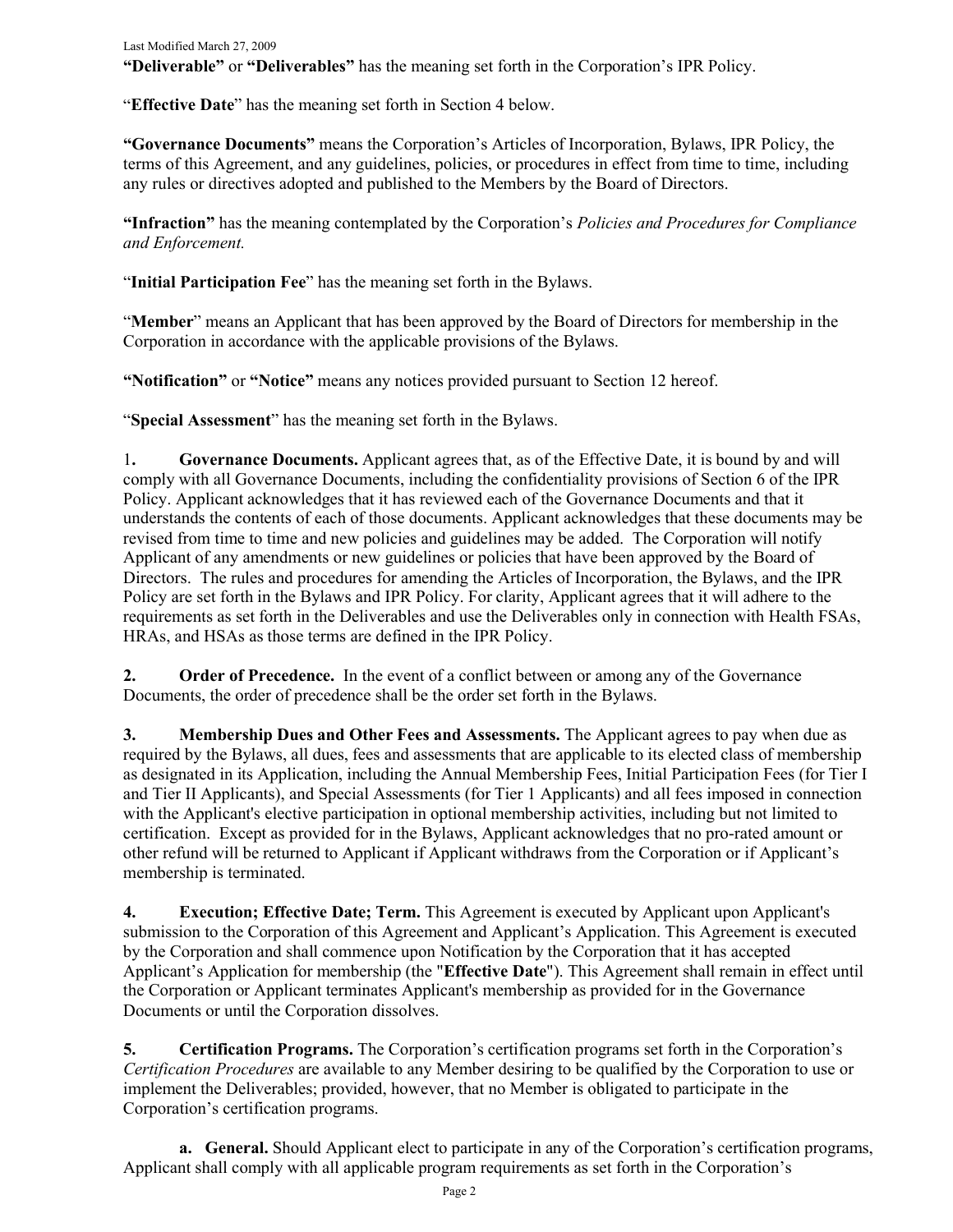#### Last Modified March 27, 2009

*Certification Procedures* including execution of a Certification Agreement, where applicable, including a Self-Assessment form, and any payment of fees as set forth in the Bylaws. Applicant agrees that it will not use any Deliverables to (i) transmit any transactions unless and until Applicant is certified by the Corporation, or (ii) process a transaction in accordance with the Corporation's Deliverables unless the transaction is in a format that indicates that it has been submitted by a certified Member of the Corporation or is in fact submitted by a certified Member of the Corporation. Applicant further agrees that unless and until it is certified it will not promote, advertise, publish or otherwise identify any of its processes, services, or products as being compliant with the Deliverables or certified by the Corporation. For clarity if Applicant's certification status is suspended or revoked pursuant to the procedures set forth in the Corporation's *Policies and Procedures for Compliance and Enforceme*nt, then Applicant is not considered certified for purposes of this Section.

**b. Testing**. Member agrees to complete all requirements for testing as set forth in the Corporation's *Certification Procedures*. The Corporation shall not certify any Member until the Corporation receives confirmation of the Member's successful testing and compliance with the testing requirements as set forth in the Corporation's *Certification Procedures*.

**6. Compliance and Enforcement.** Applicant acknowledges the importance of all Members adhering to the certification program requirements when transmitting or processing a transaction or, providing service, according to the Corporation's Deliverables.

**a. Duty to Inform the Corporation**. Applicant agrees to immediately inform the Corporation if Applicant becomes aware, based on a good faith belief and bona fide information, of any Member's potential Infraction with regard to such Deliverable ("**Potential Infraction**"). Applicant agrees and acknowledges that it will submit a complaint according to the *Corporation's Policies and Procedures for Compliance and Enforcement* identifying the Member it believes has committed the Potential Infraction, describing the nature of the Potential Infraction, and including supporting documentation provided that in disclosing such information Applicant would not be violating a non-disclosure agreement.

**b. Duty to Cooperate**. Applicant agrees to reasonably cooperate in good faith with the Corporation, including but not limited to any committee of the Corporation, and their contractors, chartered to investigate any complaints of Potential Infractions. Applicant acknowledges that, subject to applicable law, as part of any such investigation, Applicant may be required to disclose its confidential or proprietary information to employees and contractors of the Corporation, an independent third party investigator or an independent third-party review board, provided, however, such disclosure will be subject to the receiving party executing a non-disclosure agreement in the form attached hereto as Exhibit A or a substantially similar form adopted by the Board of Directors. In no event will Applicant be required to disclose its confidential or proprietary information to any Member of the Corporation as part of an investigation for a Potential Infraction or permit any third party investigator or third party review board to disclose Applicant's confidential or proprietary information to any Member.

**c. Failure to Comply with the Certification Program Requirements**. Applicant acknowledges that the Corporation may act to enforce the certification requirements by temporarily suspending Applicant's certification, revoking any or all benefits of certification, imposing Administrative Fees, or terminating Applicant's membership in the Corporation, if Applicant elects to participate in a certification program and commits an Infraction but only as described in the Corporation's *Policies and Procedures for Compliance and Enforcement* or the applicable provisions of the Bylaws. Applicant will not be responsible for any Administrative Fees unless and until a third party independent review established according to the procedures set forth in the *Policies and Procedures for Compliance and Enforcement* determines that Applicant has committed an Infraction that the Applicant did not resolve before such review was convened.

**7. Transfer of Membership.** Applicant's membership and this Agreement are personal to Applicant and as such are non-assignable and non-transferable without the prior written consent of the Corporation. A membership may only be transferred in accordance with the procedures set forth in the Bylaws and upon approval by the Board of Directors. Notwithstanding the foregoing, membership may be transferred to an Affiliate of the Applicant or to an entity that acquires the majority of the assets of Applicant without prior approval of the Board of Directors solely in accordance with the Bylaws and so long as the Affiliate or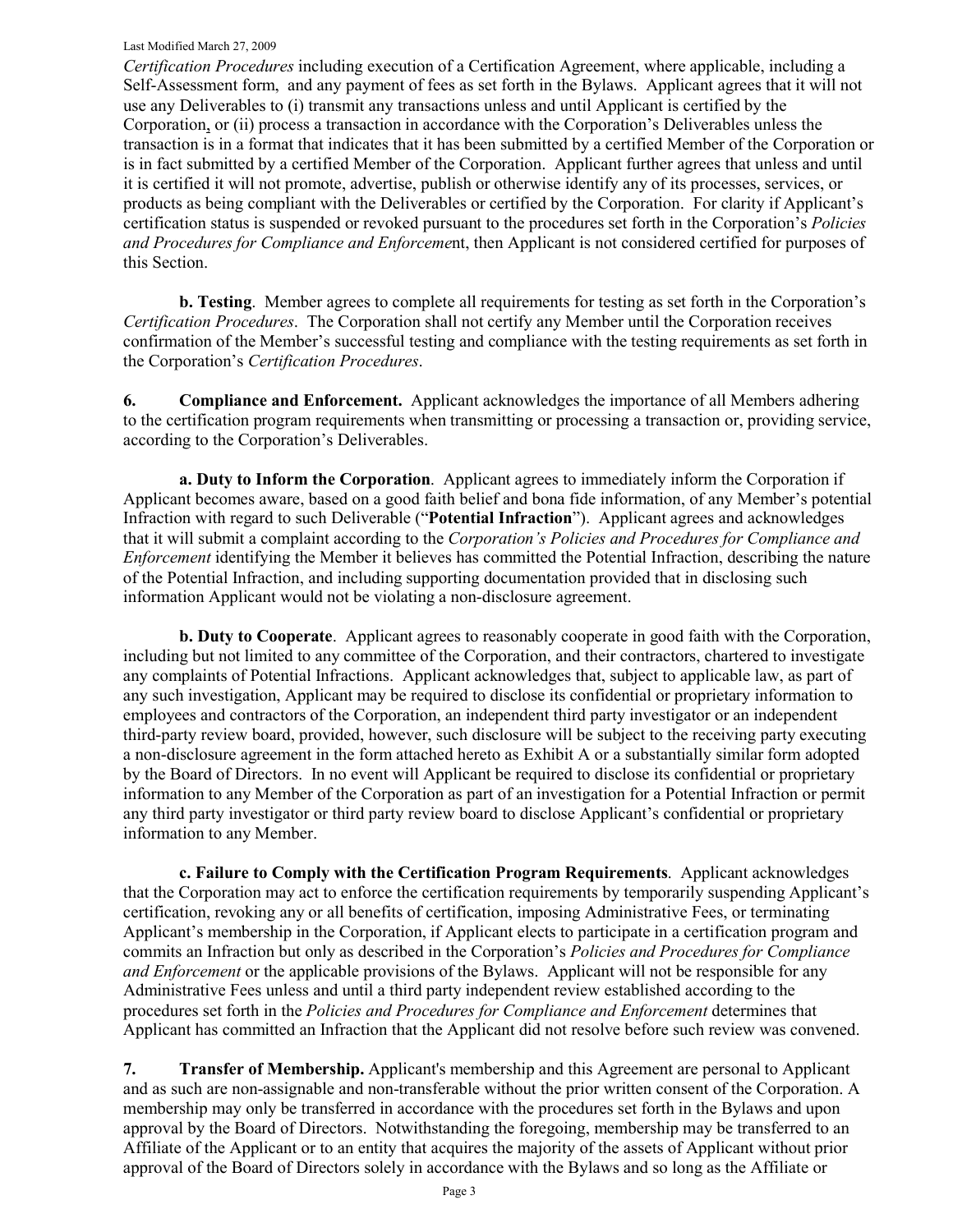Last Modified March 27, 2009

acquiring entity, as applicable, agrees to the terms of this Agreement. Any purported assignment or transfer in violation of this Section shall be void, and may result in termination of Applicant's membership.

**8. Indemnity.** Except as otherwise provided in Section 24, Applicant agrees to defend and indemnify the Corporation and its officers, directors, employees, and agents (each an "Indemnified Party") and hold them harmless from and against any and all damages, judgments, costs, including without limitation reasonable attorneys' fees, claims and liabilities that an Indemnified Party may sustain as a result of (i) the material breach by Applicant of the provisions of this Agreement, or (ii) Applicant's failure to materially comply with the Governance Documents, such breach in subsection (i) or non-compliance in subsection (ii) to be determined by a court of competent jurisdiction.

**9. Limitation of Liability.** UNDER NO CIRCUMSTANCES WILL THE CORPORATION BE LIABLE TO ANY APPLICANT OR ITS AFFILIATES UNDER ANY CONTRACT, STRICT LIABILITY, NEGLIGENCE OR OTHER LEGAL OR EQUITABLE THEORY, FOR ANY INCIDENTAL INDIRECT, SPECIAL, EXEMPLARY, PUNITIVE, OR CONSEQUENTIAL DAMAGES OR FOR ANY COMMERCIAL OR ECONOMIC LOSSES, WITHOUT LIMITATION, INCLUDING AS A RESULT OF INFRINGEMENT OR PRODUCT LIABILITY CLAIMS, LOST PROFITS, SAVINGS OR REVENUES OF ANY KIND IN CONNECTION WITH THE SUBJECT MATTER OF THIS AGREEMENT, REGARDLESS OF WHETHER THE CORPORATION HAS BEEN ADVISED OF THE POSSIBILITY OF SUCH DAMAGES AND IRRESPECTIVE OF WHETHER SUCH DAMAGES WERE FORESEEABLE.

**10. Governing Law.** This Agreement shall be construed and controlled by the laws of the State of Delaware without reference to conflict of laws principles.

**11**. **Jurisdiction.** The Corporation and Applicant agree that all disputes arising in any way out of this Agreement shall be heard exclusively in, and the Corporation and Applicant irrevocably consent to jurisdiction and venue in, the state and Federal courts of the State of Delaware. The proceedings shall be conducted in the English language. The Corporation and Applicant hereby waive any right to trial by jury.

**12. Notices.** Any Notices given under this Agreement will be delivered in accordance with the Bylaws.

**13. Representations and Warranties With Respect to Affiliates**. Applicant (excluding its Affiliates) hereby represents and warrants that it has power to cause all intellectual property rights, including patents, patent applications, copyrights, trademarks, trade names, and the like owned or controlled by it and all of its Affiliates to be licensed, assigned, or restricted as set forth in the IPR Policy and that it and its Affiliates have ownership rights in all patents and patent applications covering inventions made by their employees in the course of their employment.

**14. Complete Agreement**; **No Waiver**. This Agreement sets forth the entire understanding of the Corporation and the Applicant and supersedes all prior agreements and understandings relating hereto, unless otherwise stated in this Agreement. The waiver of any breach or default will not constitute a waiver of any other right hereunder or any subsequent breach or default.

**15. Amendment.** This Agreement may be amended by the Board of Directors in accordance with the Bylaws. Notice shall be provided to Applicant at least thirty (30) days before any such amendment takes effect and the terms of the amended Agreement will be effective with respect to Applicant unless Applicant provides its Notice of withdraw within thirty (30) days of the Notice of amendment.

**16. No Rule of Strict Construction.** Regardless of which party drafted this Agreement, no rule of strict construction shall be applied against the Corporation or Applicant. If any provision of this Agreement is determined by a court to be unenforceable, the Corporation and the Applicant shall deem the provision to be modified to the extent necessary to allow it to be enforced to the extent permitted by law, or if it cannot be modified, the provision will be severed and deleted from this Agreement, and the remainder of the Agreement will continue in effect.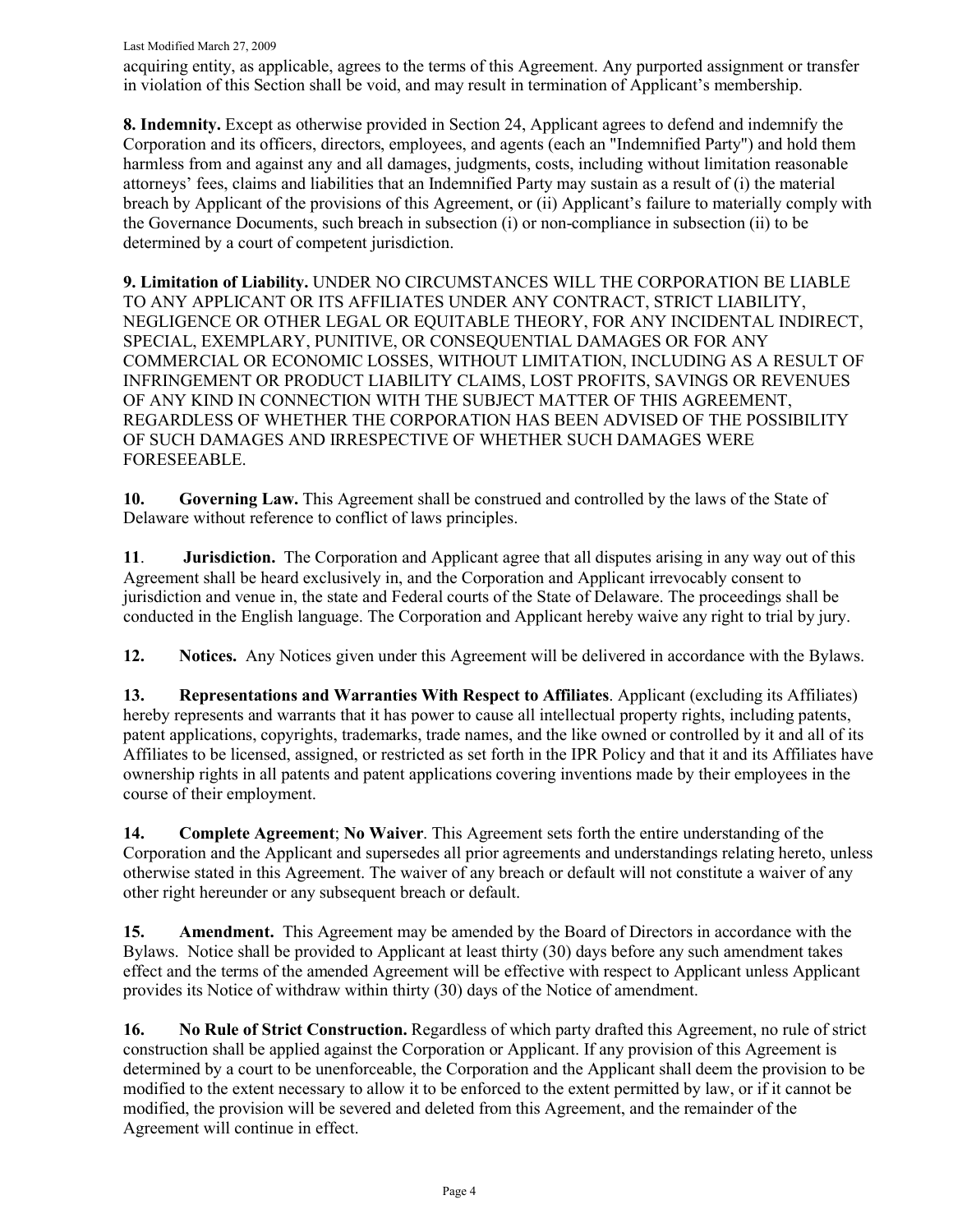**17. No Third Party Beneficiaries**. This Agreement is entered into for the benefit of Applicant and the Corporation and not for the benefit of any third party. Similarly, Applicant agrees that it will not assert rights under any agreement between the Corporation and any other Member unless such agreement provides by its express terms that Applicant is an intended beneficiary of that agreement. Notwithstanding any contrary provision in this Section 17 or any other provision in this Agreement, the Applicant hereby acknowledges and agrees that each Member of the Corporation has a right under this Agreement, independent of any similar rights of the Corporation, to enforce against the Applicant those provisions of the IPR Policy requiring the Applicant to grant "Royalty Free Licenses" to Members of the Corporation and their Affiliates, such right to include, but not be limited to, instituting a legal cause of action against the Applicant to compel such enforcement.

**18.** Compliance with Laws. Notwithstanding anything contained in this Agreement to the contrary, the obligations of the Corporation and the Applicant shall be subject to all laws, present and future, of any government having jurisdiction over the Corporation and the Applicant, and to orders, regulations, directions or requests of any such government. It is the intention of the Corporation and the Applicant that this Agreement and all Governance Documents shall comply with all applicable laws and regulations.

**19. Headings**. The Corporation and the Applicant acknowledge that the headings to the sections hereof are for reference purposes only and shall not be used in the interpretation of this Agreement.

**20. Force Majeure**. Neither the Corporation nor Applicant shall be liable hereunder by reason of any failure or delay in the performance of its obligations hereunder on account of strikes, shortages, riots, insurrection, fires, flood, storm, explosions, acts of God, war, governmental action, labor conditions, earthquakes or any other cause which is beyond its reasonable control.

**21. General Construction.** As used in this Agreement, the plural form and singular form each shall be deemed to include the other in all cases where such form would apply. "Includes" and "including" are not limiting, and "or" is not exclusive.

**22. Independent Contractors**. The relationship of the Corporation and the Applicant established by this Agreement is that of independent contractors. This Agreement does not give the Corporation or the Applicant the power to direct and control the day-to-day activities of another, constitute the Corporation, the Applicant, or any Member of the Corporation as partners, joint venturers, co-owners, principal agent, or otherwise participants in a joint or common undertaking, or allow the Corporation or the Applicant to create or assume any obligation on behalf of another for any purpose whatsoever.

**23. Import and Export Controls.** The Corporation and Applicant shall comply with all applicable laws, including export, re-export and foreign policy controls and restrictions that may be imposed by any government in connection with the Corporation's and Applicant's respective performance under this Agreement.

**24. No Adverse Action**. Member agrees on behalf of itself, and its Affiliates, that neither the Member nor its Affiliates will implement or use any Deliverable, or hire or license a third party to implement or use a Deliverable, for the primary purpose of destroying the functionality of a Deliverable. In the event that Member breaches this Agreement, the Corporation's remedies, in addition to any other rights of the Corporation under the Bylaws, are limited to seeking specific performance or injunctive relief without the posting a bond. Except as otherwise expressly stated in any of the Governance Documents, no Member is precluded from developing, using, promoting, testing or implementing any other standard, technology or process for merchant-based substantiation of claims that implements the requirements for an IIAS, as defined in the IPR Policy.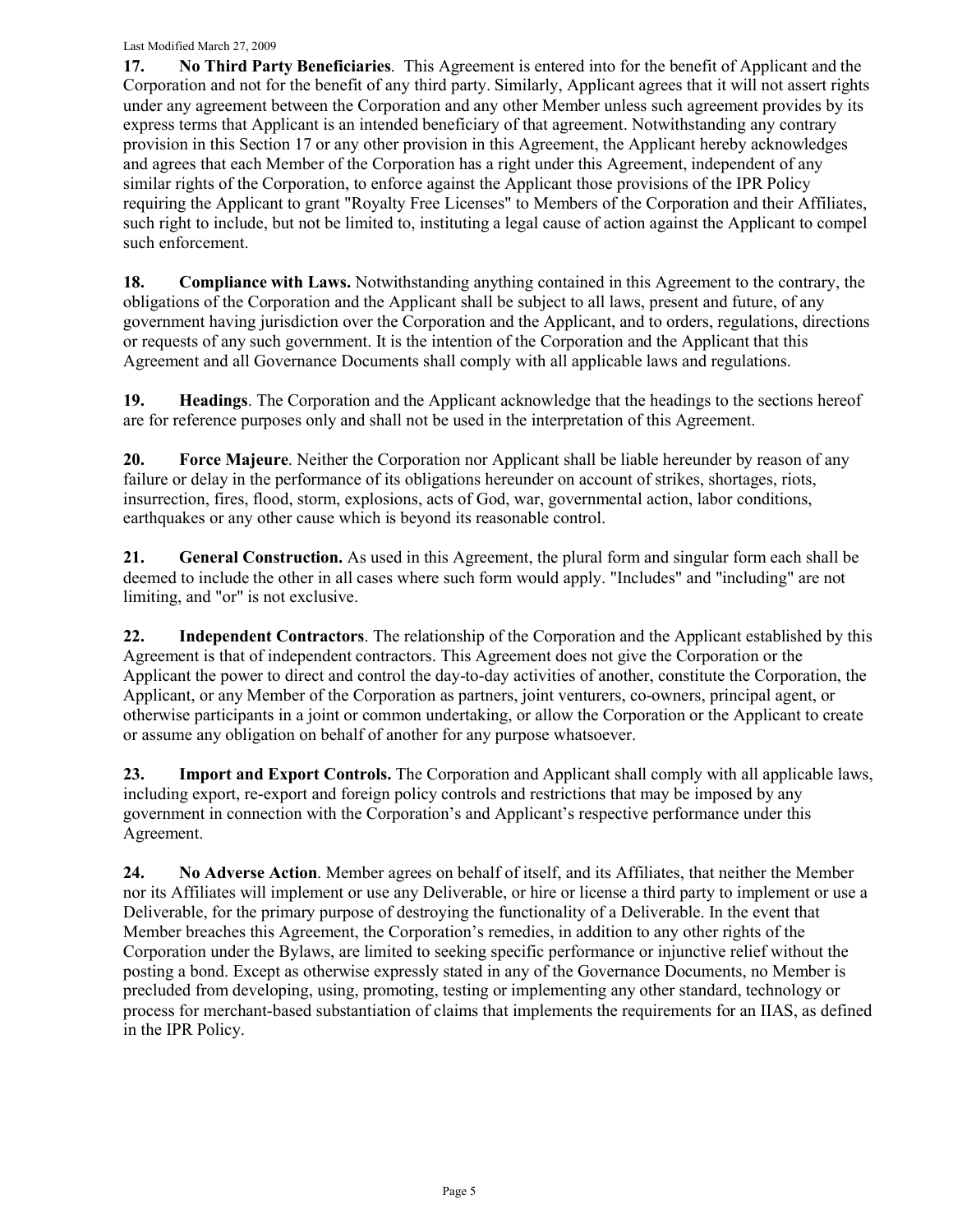### **SIGNATURE PAGE**

This Agreement must be signed by a representative of the Applicant that is authorized to commit the Applicant to all of the terms of this Agreement. By signing this Agreement, the person signing represents and warrants that he or she has been so authorized, has read and understood this Agreement and all other Governance Documents, and has sought or waived the right to seek legal counsel prior to executing this Agreement.

| If Applicant is a Company or Association:                                        | If Applicant is an individual:                       |
|----------------------------------------------------------------------------------|------------------------------------------------------|
| Name of Applicant (Company/Association Name)                                     | Name of person signing                               |
| Address of Applicant (Company/Association)                                       | Address of person signing                            |
| By: $\qquad \qquad$<br>Signature                                                 | By: $\qquad \qquad$<br>Signature                     |
| Name of person signing                                                           | Employer if person signing is employed               |
| Title of person signing                                                          | Address of employer if person signing is<br>employed |
| Email of person signing                                                          | Email of person signing                              |
| Telephone of person signing                                                      | Telephone of person signing                          |
| Date                                                                             | Date                                                 |
|                                                                                  | <b>ACCEPTED:</b>                                     |
| SIGIS: Special Interest Group for IIAS Standards By: ___________________________ |                                                      |
|                                                                                  | Title:                                               |
|                                                                                  | Date:                                                |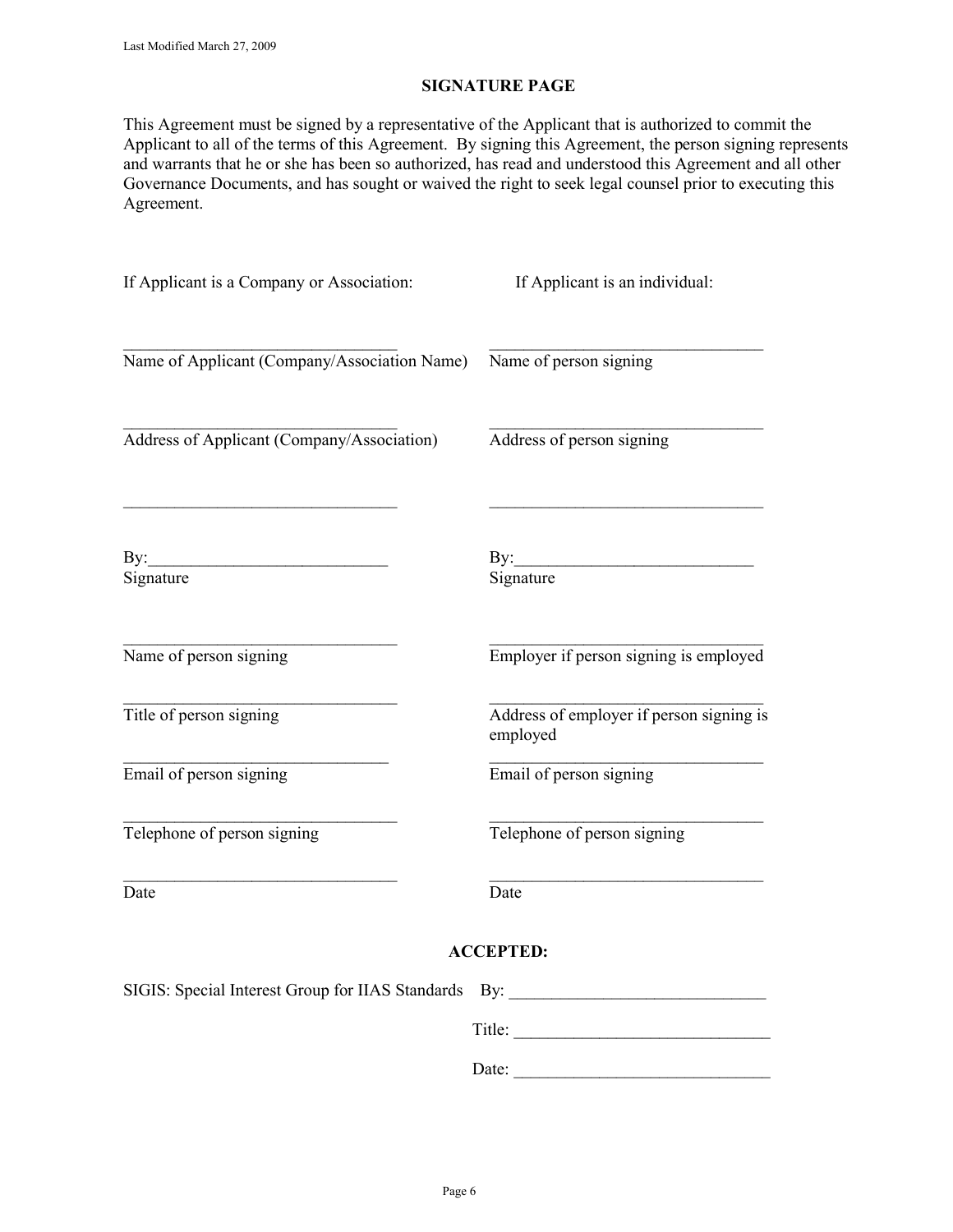## **EXHIBIT A FORM OF CONFIDENTIALITY AGREEMENT**

|          | This Confidentiality Agreement (the "Agreement") is made effective as of the | day |
|----------|------------------------------------------------------------------------------|-----|
| of       | (the "Effective Date") by and between                                        |     |
|          | ("Disclosing Party") and                                                     |     |
| $\alpha$ |                                                                              |     |

## ("**Investigator"\*).**

**WHEREAS,** in order for Investigator to evaluate the complaints of the Disclosing Party in connection with the IIAS Corporation ("**Evaluation**"), it is necessary and desirable that the Disclosing Party disclose certain confidential and proprietary information to the Investigator; and

**WHEREAS,** Investigator desires to receive this information in confidence.

**NOW, THEREFORE,** in consideration of the mutual covenants and promises set forth in this Agreement, and other good and valuable consideration, the receipt and sufficiency of which are hereby acknowledged, Disclosing Party and Investigator hereby agree as follows:

### **1.0 Confidential Information.**

1.1 As used herein, "**Confidential Information**" means any and all nonpublic information that is marked as "confidential" and disclosed by Disclosing Party to Investigator in connection with the Evaluation. Notwithstanding the forgoing, "**Confidential Information**" does not include any information that is: (1) already known by the Investigator prior to disclosure; (2) publicly available through no fault of the Investigator; (3) rightfully received without a duty of confidentiality; (4) disclosed by the Disclosing Party to a third party without a duty of confidentiality on such third party; (5) independently developed by the Investigator; or (6) disclosed by the Investigator with the Disclosing Party's prior written approval.

1.2 Notwithstanding anything to the contrary herein, Investigator shall be free to use the residuals of Confidential Information for any purpose, subject only to the obligations herein with respect to disclosure of such Confidential Information. The term "residuals" means that Confidential Information in non-tangible form, which may be retained in the unaided memories of individuals who have not intentionally memorized such Confidential Information and have had rightful access to such Confidential Information under this Agreement. It is understood that receipt of Confidential Information hereunder shall not create any obligation in any way limiting or restricting the assignment or reassignment of any employees of the Investigator (or the Investigator's employer) within the Investigator's organization (or employer's organization as appropriate). However, this Section 1.2 shall not be deemed to grant a license under the Disclosing Party's copyrights or patents.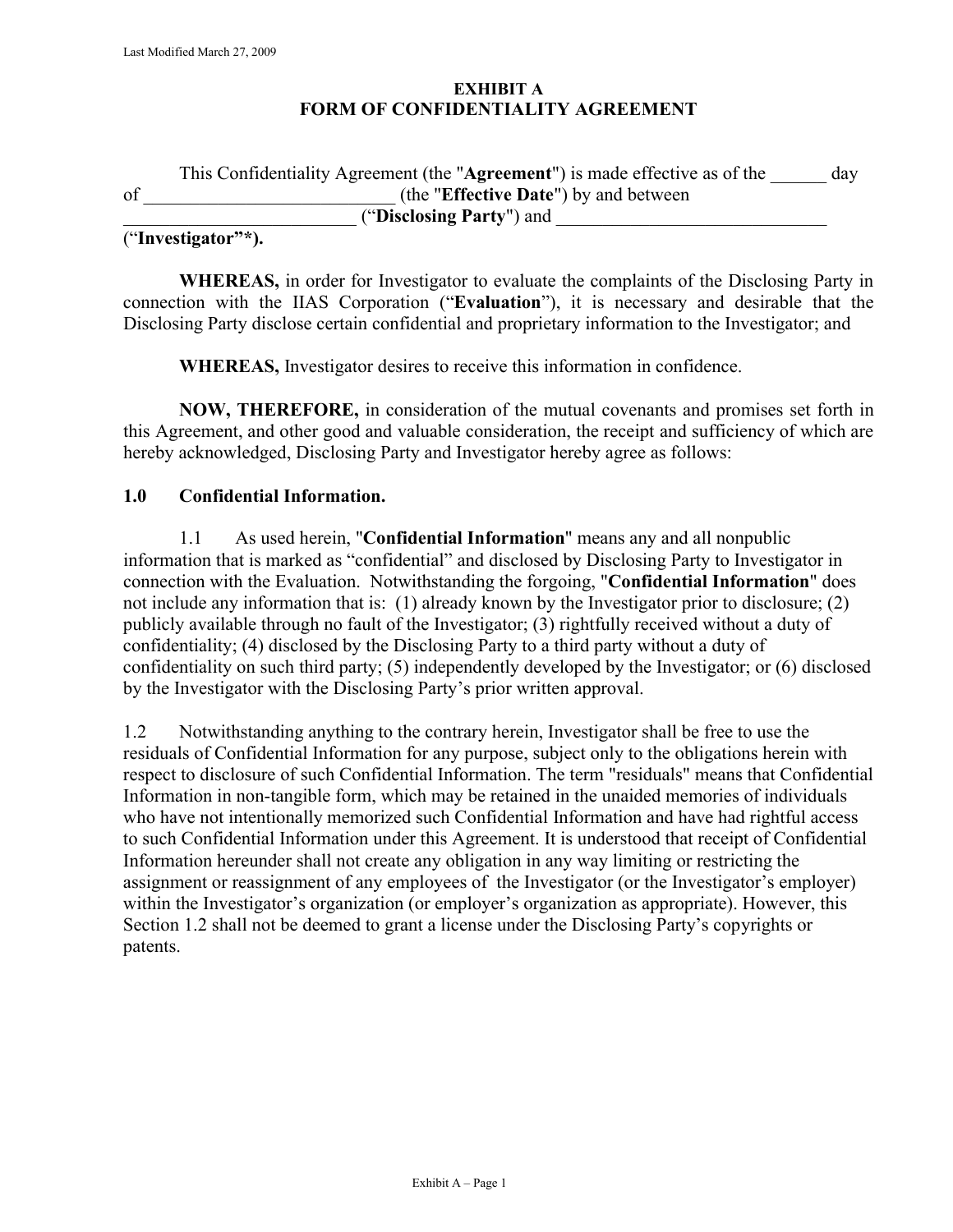# **EXHIBIT A FORM OF CONFIDENTIALITY AGREEMENT (Continued)**

## **2.0 Restrictions.**

2.1 Except for Confidential Information disclosed pursuant to an order of a court or other authorized governmental body, or as required by law, provided that the Investigator provides reasonable prior written notice to the Disclosing Party, and cooperates with the Disclosing Party, so that the Disclosing Party has the opportunity to oppose any such order, Investigator agrees to (i) keep all Confidential Information confidential, and (ii) only use Confidential Information in connection with the Evaluation.

2.2 In order to protect and prevent disclosures of Confidential Information, Investigator shall (i) exercise at a minimum the same care it would exercise to protect its own proprietary and confidential information and trade secrets; and (ii) not use, reproduce, distribute, disclose, or otherwise disseminate Confidential Information. In no event shall Investigator exercise less than a reasonable standard of care to keep Confidential Information confidential.

2.3 Investigator agrees to promptly return to Disclosing Party, upon demand, any and all Confidential Information furnished under this Agreement that is either received in or reduced to material or tangible form, and all copies thereof.

2.4 The covenants of confidentiality set forth in this Agreement will apply from the Effective Date and continue for the shorter of a period equal to five (5) years after completion of the Evaluation, or until such Confidential Information no longer qualifies as confidential under applicable law or under Section 1.1 of this Agreement.

## **3.0 Miscellaneous.**

3.1 This Agreement shall be interpreted under the laws of the State of Delaware, without regard to conflict of law principles.

3.2 The invalidity or unenforceability of any particular provision of this Agreement shall not affect any other provision of this Agreement, and this Agreement shall be construed in all respects as if such invalid or unenforceable provision were omitted. The waiver by Disclosing Party of a breach of any of the provisions of this Agreement shall not operate or be construed as a waiver of any subsequent or simultaneous breach.

3.3 This Agreement, when executed, constitutes the entire agreement between the parties with respect to the subject matter hereof and supersedes any and all prior written agreements, oral discussions, or understanding between them with respect to the subject matter hereof. No modifications of this Agreement or waiver of any of its terms will be effective unless set forth in a writing signed by both parties.

**\*** If used with an Appeals Board Representative replace "Investigator" with "Appeals Board Representative"